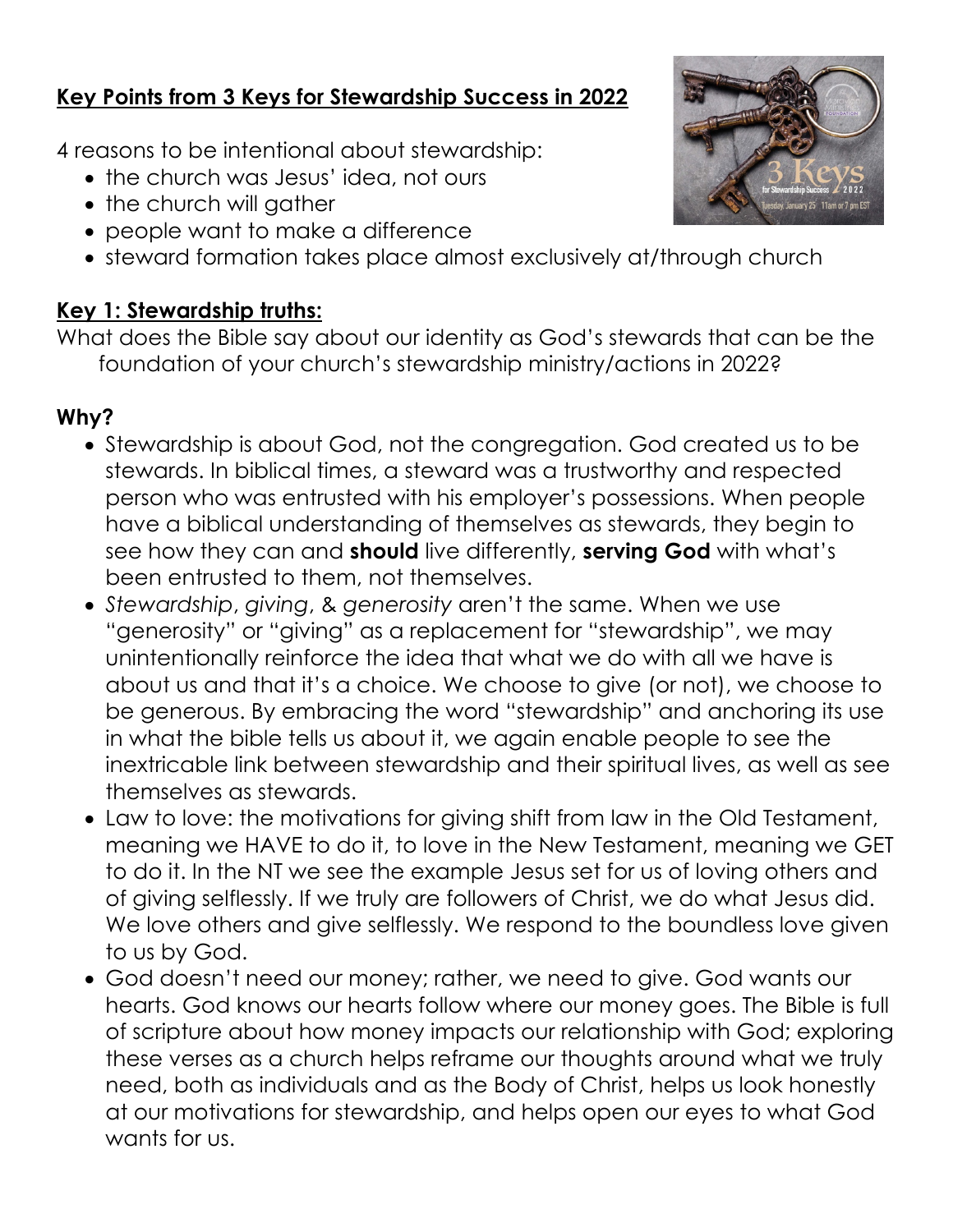# **Key 2: Stewardship questions:**

What stewardship questions would you like everyone in the congregation to be able to answer?

## **Examples:**

- What does it mean to be God's stewards?
- What do we steward, as individuals and as a community of faith?
- What is the role of money in our lives, as members of the body of Christ?

## **Why?**

- We make assumptions about what people know and understand about stewardship. We even avoid talking about it for fear of people's response. We allow people to be comfortable. "We don't need to talk about stewardship. We're doing ok."
- How are people being formed as stewards or growing in their stewardship if the church doesn't talk about stewardship, or only does so once a year in one specific way (i.e. when it's time to prepare next year's budget)? A lack of steward formation steps is a misstep; linking stewardship mainly with committing money to the church is steward mis-formation.

#### **Key 3: Stewardship concepts:**

What stewardship concepts would you like everyone to understand by the end of 2022?

#### **Examples:**

- All we are and all we have is entrusted to us by God.
- Stewardship is using and caring for all the resources God has entrusted to us in ways that make God happy.
- As stewards we use our lives to reflect God's love and generosity in who we are and in all we do.
- Stewardship is about love.

#### **Why?**

• Jesus did it. Steward formation doesn't happen by accident, and we can't make assumptions about what everyone knows about stewardship; we have to teach. Jesus taught. A lot. His disciples, the crowds, in the synagogues. He taught about money. Also, Jesus' ministry was about people and about love. He healed, he performed miracles, not for himself, but for others. He used his life as a testament to God's love and generosity. He never struggled with the tension we experience in using all that's been entrusted to us for God's purposes; Jesus embraced God's plan in every aspect of his ministry. He was a true steward.